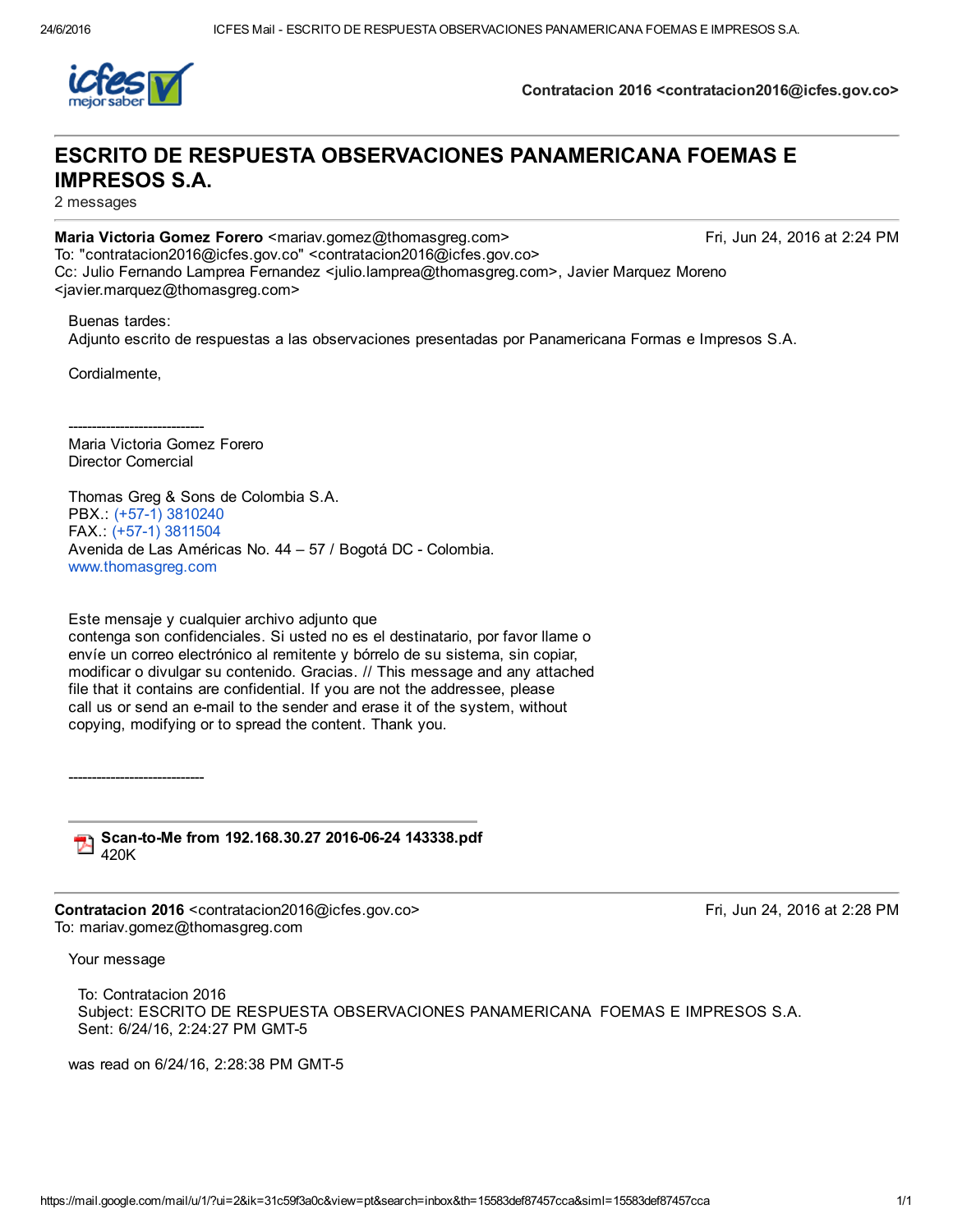### UNIÓN TEMPORAL SERVICIOS LOGÍSTICOS DE IMPRESIÓN Y LECTURA 2016 - "UT SERLEC 2016"

Bogotá, junio 24 de 2.016

Señores **INSTITUTO COLOMBIANO PARA LA** EVALUACIÓN DE LA EDUCACIÓN - ICFES Atn. Comités Evaluadores Técnico y Jurídico del proceso IA-008-2016 Carrera 7 Nro. 32-12 Edificio San Martín - Oficina de atención al ciudadano Ciudad.

### Escrito de respuestas a las observaciones presentadas por Asunto: Panamericana Formas e Impresos S.A.

Referencia: Invitación Abierta 008 de 2016.

Respetados señores,

La suscrita, STELLA ROMERO ROJAS, identificada con documento de identidad No. 51.783.390 de Bogotá, obrando en calidad de Representante Legal de la Unión Temporal Servicios Logísticos de Impresión y Lectura 2016 - "UT SERLEC 2016", por medio del presente escrito, amablemente me permito allegar el escrito de respuestas a las observaciones presentadas por Panamericana Formas e Impresos S.A. respecto de la propuesta presentada por la Unión Temporal que represento, en desarrollo del proceso de Invitación Abierta de la referencia que tiene por objeto "Prestar al ICFES el servicio de impresión, empaque primario del material de examen y material complementario de las pruebas, suministro de materiales que conforman los kits de aplicación, lectura y almacenamiento de las hojas de respuestas para desarrollar las pruebas de estado en las vigencias 2016, 2017 y 2018" en los siguientes términos:

#### DIAGRAMA DE FLUJO  $1.$

La información contenida en el diagrama de flujo corresponde al mínimo rendimiento requerido para el proceso, mientras que en el formato 4 se indica el promedio de rendimiento de la máquina en sumatoria y que cumple con el requerimiento técnico solicitado para la Invitación Abierta IA 008-2016.

Por tal motivo, no se puede hablar de una inconsistencia, dado que una cosa es la descripción de la máquina y otra diferente, la descripción del proceso.